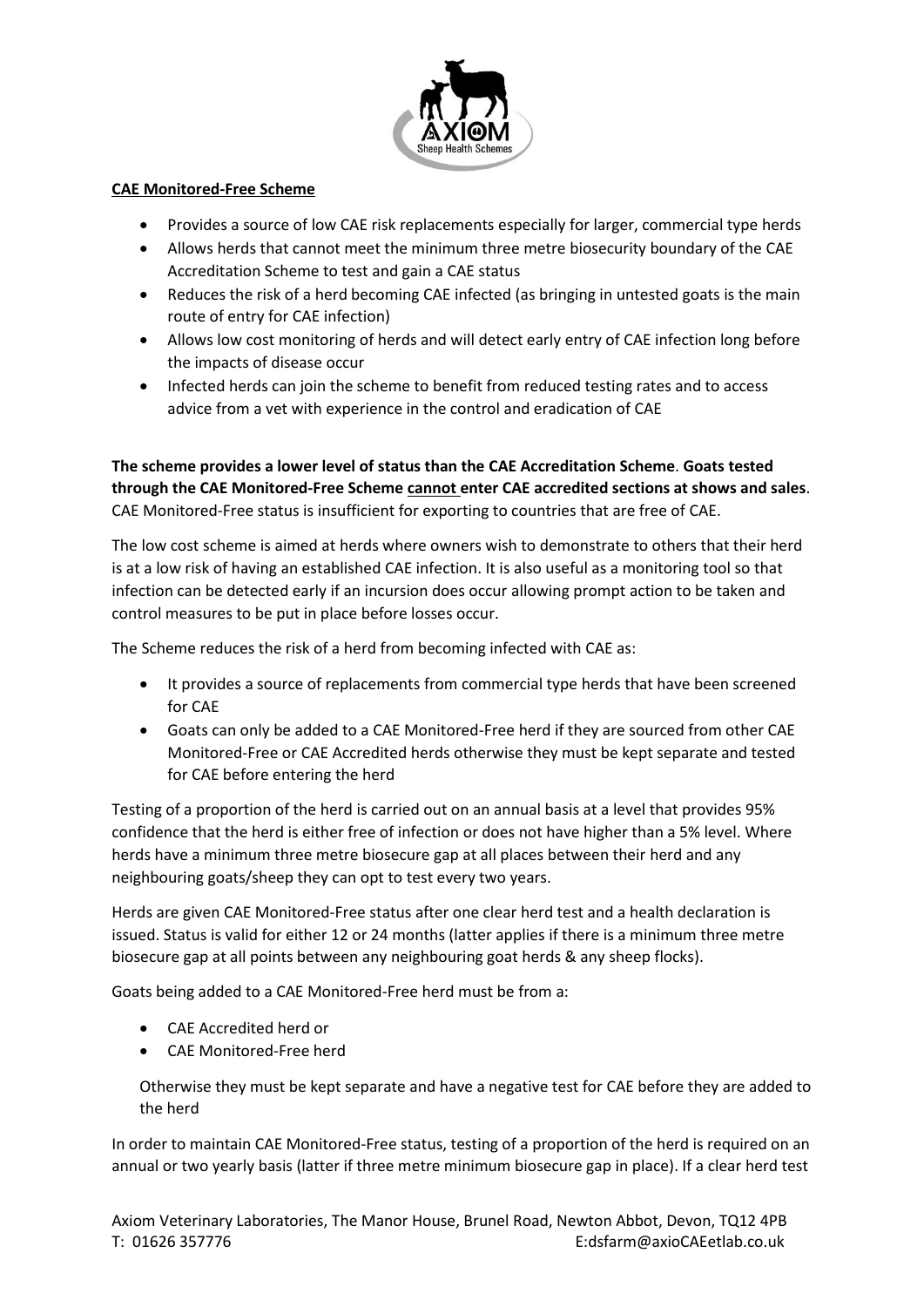

is obtained the herd will retain CAE Monitored-Free status and the number of years that a herd has tested as clear will be shown on the certificate.

If there are separate groups within a herd, with no prolonged mixing between them, then each group must be sampled according to the level in the table before the herd can gain status.

Where possible a minimum three metre biosecure boundary between other goat herds and any sheep flocks is advisable to reduce the risk of infection from entering. To recognise this lower risk herds with a minimum three metre biosecure gap at all points will be able to opt for two-yearly testing.

Goats from a CAE Monitored-Free herd will lose their status if mixed with non-Monitored-Free goats/sheep. In order to regain CAE Monitored-Free status of one clear screen test, the herd/group must be tested, according to the figures in the table, a minimum of six months after the goats were mixed. Alternatively the non-Monitored-Free goats/sheep that they were mixed with can be tested at the time of removal and if negative the herd/group will regain CAE Monitored-Free status and retain the number of years that they have tested as negative.

CAE Monitored-Free goats must not be housed with goats/sheep that have no CAE/MV status.

If CAE Monitored-Free goats are attending shows contact with adjacent penned goats should be minimised where possible e.g. through the use of tarpaulins/plastic sheeting. During judging mouthing should be done by the handler not the judge.

Colostrum can only be used that has obtained from does with CAE Accredited or CAE Monitored-Free status.

Semen and embryos can only be used from goats that are:

- CAE Accredited or
- CAE Monitored-Free or
- Blood sampled and have a negative CAE result up to two months prior to collection of semen or embryos or at any stage subsequent to collection and prior to use of the semen/embryos.

Equipment that is shared with goats with no CAE status must be cleaned and disinfected before use e.g. livestock trailers.

CAE Monitored-Free goats are considered to be non-accredited for the purposes of the CAE Accreditation Scheme.

All goats must be identifiable with a UK herd number and individual animal number so that blood test results can be matched to individual animals.

The herd's movement records must be available for inspection by the veterinary surgeon at the time of any blood testing for the scheme.

Axiom Veterinary Laboratories are not liable for any losses incurred as a consequence of a member's loss of status or failure to gain status.